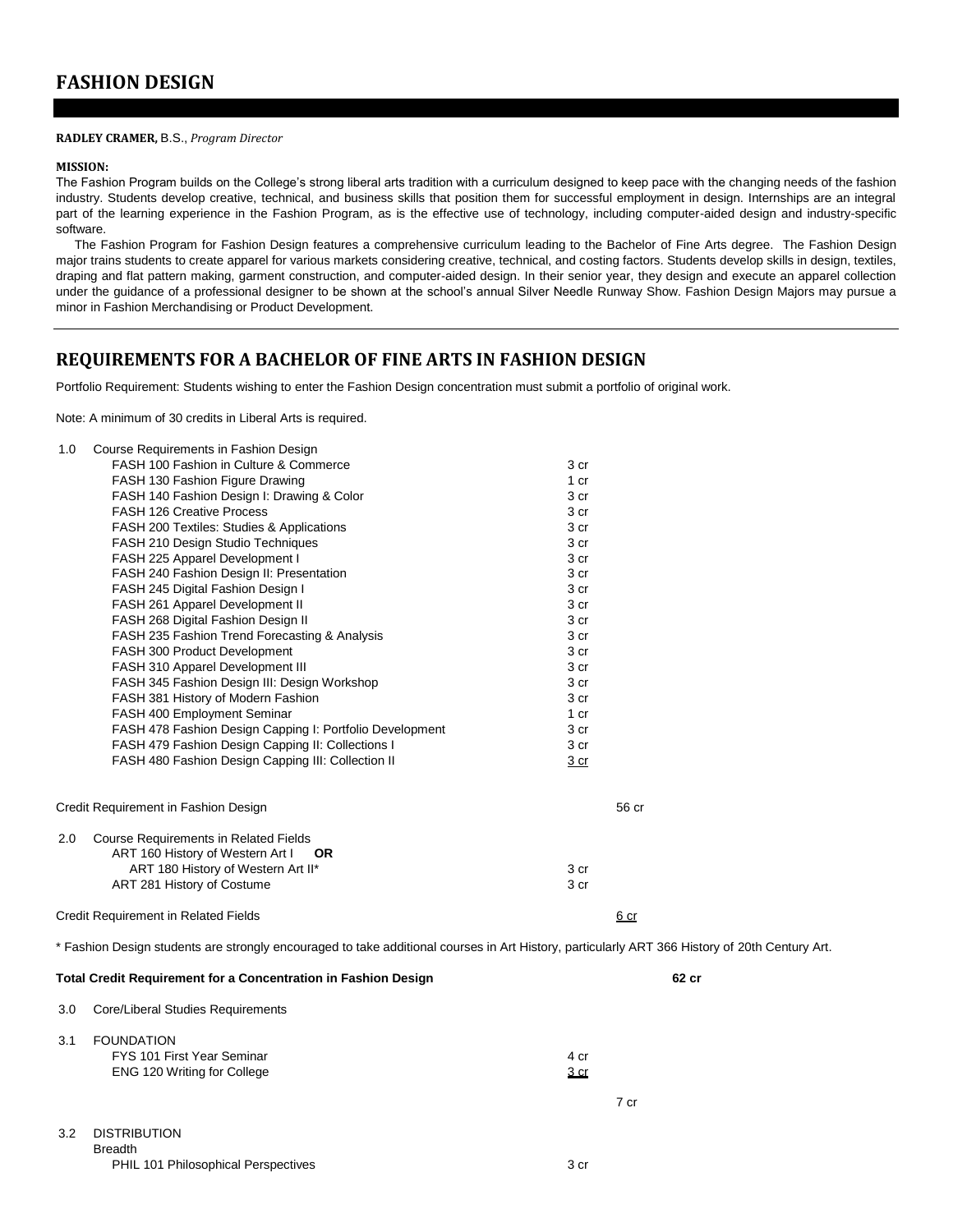|     | Ethics, Applied Ethics, or Religious Studies   | 3 cr            |                                 |
|-----|------------------------------------------------|-----------------|---------------------------------|
|     | Fine Arts                                      | 0 <sub>cr</sub> | (fulfilled by major field req.) |
|     | History                                        | 3 cr            |                                 |
|     | Literature                                     | 3 cr            |                                 |
|     | <b>Mathematics</b>                             | 3 cr            |                                 |
|     | <b>Natural Science</b>                         | 3 cr            |                                 |
|     | Social Science                                 | $rac{3}{2}$ cr  |                                 |
|     |                                                |                 | 21 cr                           |
|     | Pathway*                                       |                 | 12 cr                           |
|     | Courses addressing an interdisciplinary topic. |                 |                                 |
|     | <b>Total Core/Liberal Studies Requirement</b>  |                 | 40 cr                           |
| 4.0 | Electives                                      |                 | 18 cr                           |
|     | <b>Total Credit Requirement for Graduation</b> |                 | 120 cr                          |

\* Breadth and Pathway courses may overlap, but all students must take a total of 36 distribution credits (including related field requirements). Students majoring in Breadth areas may apply a maximum of 6 credits to their distribution total. If applicable to a Pathway, 3 credits may come from disciplines outside of Core Breadth areas. Although foreign language and culture courses are not required within the Core, some courses in these fields may be used to fulfill distribution requirements. See the Core/LS Program website for a detailed list of all courses that satisfy distribution requirements.

### **RECOMMENDED PROGRAM SEQUENCE FOR A BACHELOR OF FINE ARTS IN FASHION DESIGN**

| <b>FRESHMAN YEAR</b>                                  |                  |                                                   |                  |
|-------------------------------------------------------|------------------|---------------------------------------------------|------------------|
| <b>FALL</b>                                           |                  | <b>SPRING</b>                                     |                  |
| FASH 100 Fashion in Culture & Commerce                | 3 cr             | FASH 200 Textiles: Studies & Appl                 | 3 cr             |
| <b>FASH 126 Creative Process</b>                      | 3 cr             | FASH 210 Design Studio Techniques                 | 3 <sub>cr</sub>  |
| FYS 101 First Year Seminar                            | 4 cr             | ART 281 History of Costume                        | 3 cr             |
| ENG 120 Writing for College                           | 3 cr             | <b>Core Distribution</b>                          | 3 cr             |
|                                                       |                  | PHIL 101 Philosophical Perspectives               | 3 cr             |
| Core Distribution                                     | 3 cr             | FASH 130/131/132/133 Fashion Figure Drawing       | 1 cr             |
|                                                       | 16 <sub>cr</sub> |                                                   | 16 <sub>cr</sub> |
| <b>SOPHOMORE YEAR</b>                                 |                  |                                                   |                  |
| <b>FALL</b>                                           |                  | <b>SPRING</b>                                     |                  |
| FASH 140 Fash Design I: Draw & Color                  | 3 cr             | FASH 240 Fashion Design II: PresentationI         | 3 cr             |
| FASH 225 Apparel Development I                        | 3 cr             | FASH 261 Apparel Development II                   | 3 cr             |
| FASH245 Digital Fashion Design                        | 3 cr             | FASH 268 Digital Fashion Design II                | 3 cr             |
| FASH 235 Fashion Trend Forecasting & Analysis         | 3 cr             | FASH300 Product Development                       | 3 cr             |
| Elective                                              | 3 cr             | FASH 381 History of Modern Fashion                | 3 cr             |
|                                                       | $15$ cr          |                                                   | 15 <sub>cr</sub> |
| <b>JUNIOR YEAR</b>                                    |                  |                                                   |                  |
| <b>FALL</b>                                           |                  | <b>SPRING</b>                                     |                  |
| <b>Core Distribution</b>                              | 3 cr             | FASH 310 Apparel Development III                  | 3 cr             |
| <b>Core Distribution</b>                              | 3 cr             | FASH 345 Fashion Design III: Design Workshop      | 3 <sub>cr</sub>  |
| Elective (Textile Design)                             | 3 cr             | Core Distribution                                 | 3 cr             |
| Elective                                              | 3 cr             | <b>Core Distribution</b>                          | 3 cr             |
| Elective                                              | 3 cr             | Elective                                          | 3 cr             |
|                                                       | 15 <sub>cr</sub> |                                                   | 15 <sub>cr</sub> |
| <b>SENIOR YEAR</b>                                    |                  |                                                   |                  |
| <b>FALL</b>                                           |                  | <b>SPRING</b>                                     |                  |
| FASH 478 Fashion Design Capping I:Port. Dev.          | 3 cr             | FASH 400 Employment Seminar                       | 1 cr             |
| FASH 479 Fashion Design Capping II: Collectionsl 3 cr |                  | FASH480 Fashion Design Capping III: CollectionsII | 3 cr             |
| <b>Core Distribution</b>                              | 3 cr             | Core Distribution                                 | 3 cr             |
| <b>Core Distribution</b>                              | 3 cr             | Core Distribution (if needed)                     | 3 cr             |
| ART160/180 History of Art                             | 3 cr             | Elective(Knitwear)                                | 3 cr             |
|                                                       | $15$ cr          |                                                   | 13 <sub>cr</sub> |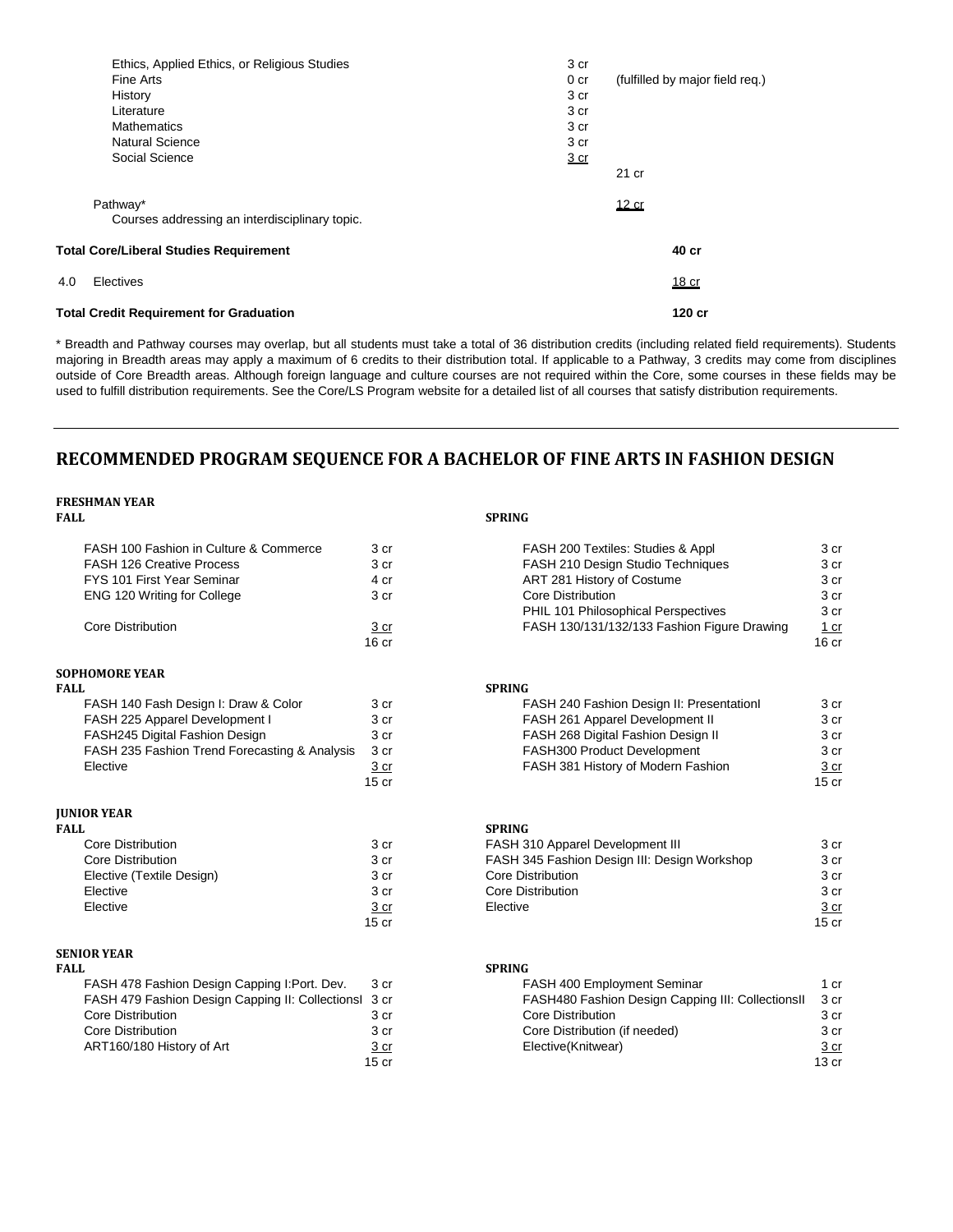### **REQUIREMENTS FOR A MINOR IN FASHION MERCHANDISING**

*Prerequisite:* Permission of the Fashion Program Director

The Merchandising Minor provides a foundation in retailing, buying, or marketing.

| Required Courses (3 credits each):<br>FASH 100 Fashion in Culture & Commerce<br>FASH 265 Principles of Retailing<br>FASH 304 Merchandise Planning & Control                                                                                                                                                                                                                                                                                                 | 9 cr  |
|-------------------------------------------------------------------------------------------------------------------------------------------------------------------------------------------------------------------------------------------------------------------------------------------------------------------------------------------------------------------------------------------------------------------------------------------------------------|-------|
| Select three courses (3 credits each) from the following menu:<br><b>FASH 200 Textiles: Studies &amp; Applications</b><br>FASH 245 Fashion Digital Design I (or CMPT103)<br>FASH 266 Writing for Fashion<br>FASH 235 Trend Forecasting and Analysis<br><b>FASH 295 Fashion Show Production</b><br>FASH 305 Sustainability<br>FASH 315 Fashionology (Fall only)<br>FASH 355 Buying, Planning & Allocation<br><b>FASH 455 Global Merchandising Strategies</b> | 9 cr  |
| <b>Total Credit Requirement for a Minor in Fashion Merchandising</b>                                                                                                                                                                                                                                                                                                                                                                                        | 18 cr |

### **REQUIREMENTS FOR A MINOR IN PRODUCT DEVELOPMENT**

*Prerequisite:* Permission of the Fashion Program Director

The Product Development Minor is available to Fashion Design or Merchandising Majors and provides a foundation in contemporary concepts of apparel industry product development, production, sourcing, branding, licensing, and product data management.

| Required courses: (3 credits each)<br><b>FASH 200 Textiles: Studies &amp; Applications</b><br>FASH 289 Production & Sourcing in the Apparel Industry<br>FASH 300 Product Development                                                                                                              | 9 cr  |
|---------------------------------------------------------------------------------------------------------------------------------------------------------------------------------------------------------------------------------------------------------------------------------------------------|-------|
| Select three courses (3 credits each) from the following list:<br>FASH 267 Textile Design<br>FASH 325 Private Label Development<br>FASH 341 Fashion Branding & Licensing<br>FASH 379 Knitwear Design<br><b>FASH 415 Advanced Fashion PDM Software</b><br><b>FASH 455 Merchandising Strategies</b> | 9 cr  |
| <b>Total Credit Requirement for a Minor in Product Development</b>                                                                                                                                                                                                                                | 18 cr |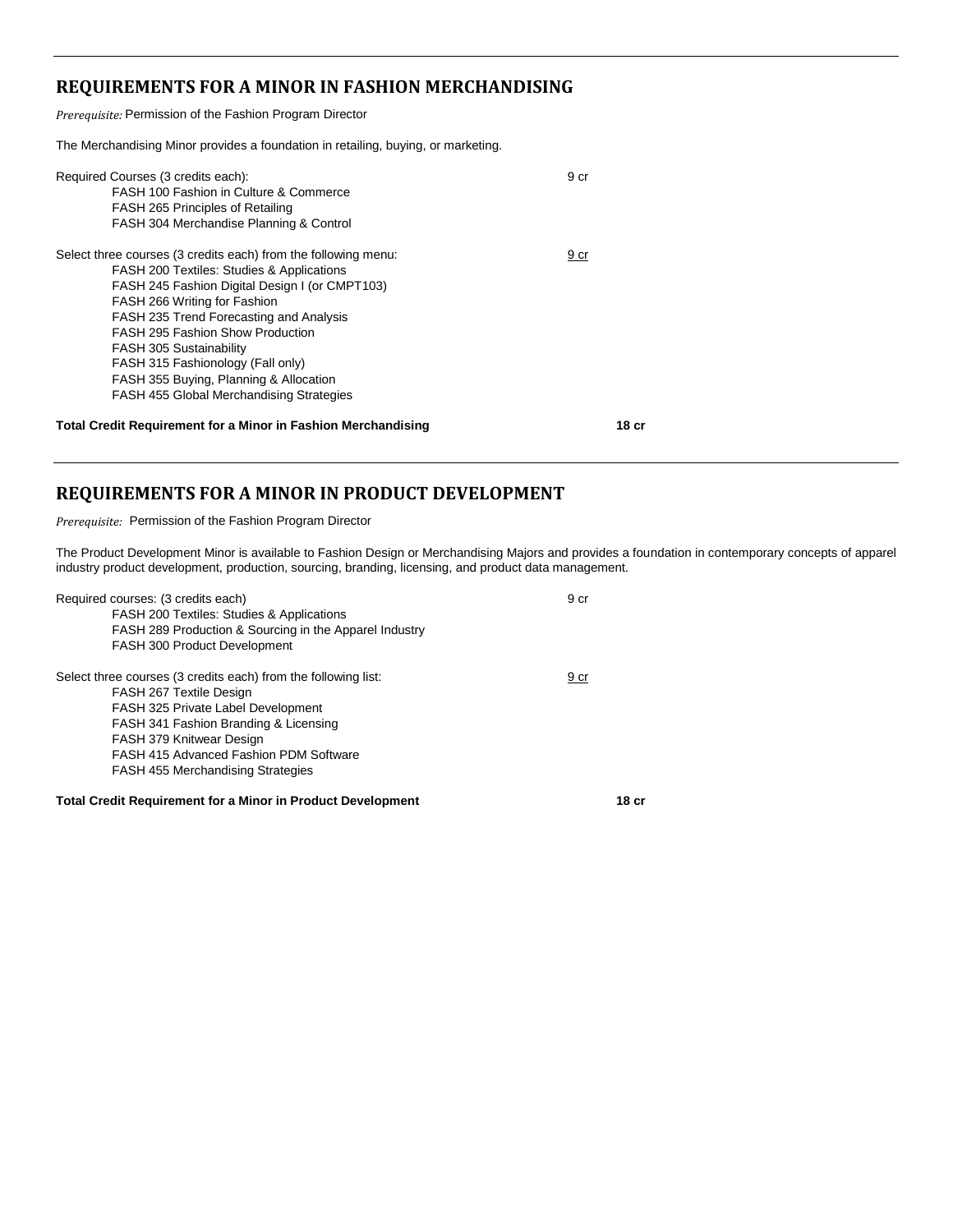### **FASHION MERCHANDISING**

#### **RADLEY CRAMER,** B.S., *Program Director*

#### **MISSION:**

The Fashion Program builds on the College's strong liberal arts tradition with a curriculum designed to keep pace with the changing needs of the fashion industry. Students develop creative, technical, and business skills that position them for successful employment. Internships are an integral part of the learning experience in the Fashion Program, as is the effective use of technology, including computer-aided design and industry-specific software.

The Fashion Program for Fashion Merchandising features a comprehensive curriculum leading to the Bachelor of Science Degree. Students may choose from three concentrations — the Business concentration, Product Development concentration, or Fashion Promotion concentration.

The Business Minor concentration focuses on the planning, procurement, and marketing aspects of the fashion business. Students learn to research target markets, analyze business results, manage the supply chain, and develop strategies that effectively meet the needs of consumers. The Product Development concentration explores the development of private label or branded merchandise, supply chain management, and the use of product data management techniques. The Fashion Promotion concentration is geared the student seeking a career in fashion public relations or advertising, event production or on-line promotion. A capping course is required for all senior Merchandising students. The capstone project requires that the student relate his/her knowledge of fashion merchandising and program concentration, related courses and the core, often in collaboration with major fashion companies. Fashion Merchandising students may also pursue a Product Development minor.

## **REQUIREMENTS FOR A BACHELOR OF SCIENCE IN FASHION MERCHANDISING WITH A BUSINESS CONCENTRATION**

Note: A minimum of 60 credits in Liberal Arts is required. This may require utilizing some elective credits.

1.0 Course Requirements in Fashion Merchandising with a Business Minor

| FASH 100 Fashion in Culture & Commerce                                                     | 3 cr                                           |
|--------------------------------------------------------------------------------------------|------------------------------------------------|
| <b>FASH 200 Textiles</b>                                                                   | 3 cr                                           |
| FASH 245 Digital Fashion Design I                                                          | 3 <sub>cr</sub>                                |
| FASH 265 Retailing Principles & Practices                                                  | 3 <sub>cr</sub>                                |
| FASH 235 Trend Forecasting & Analysis                                                      | 3 cr                                           |
| FASH 300 Product Development                                                               | 3 cr                                           |
| FASH 304 Merchandise. Planning & Control                                                   | 3 <sub>cr</sub>                                |
| FASH 355 Buying, Planning & Allocation                                                     | 3 <sub>cr</sub>                                |
| FASH 381 History of Modern Fashion                                                         | 3 cr                                           |
| FASH 400 Employment Seminar                                                                | 1 cr                                           |
| FASH 455 Global Merchandising Strategies                                                   | 3 cr                                           |
| FASH 477 Merchandise Capping                                                               | 3 cr                                           |
| Credit Requirement in Fashion Merchandising with a Business Minor                          | 34cr                                           |
| 2.0 Course Requirement in Related Fields                                                   |                                                |
| ART 281 History of Costume                                                                 | 3 <sub>cr</sub>                                |
| COM 102 Introduction to Communication                                                      | 3 <sub>cr</sub>                                |
| COM 220 Introduction to Strategic Advertising                                              | 3 <sub>cr</sub>                                |
| BUS 320 Financial Management                                                               | 3 <sub>cr</sub>                                |
| <b>BUS 340 Marketing Principles</b>                                                        | 3 <sub>cr</sub>                                |
| <b>ACCT 203 Financial Accounting</b>                                                       | 3 <sub>cr</sub>                                |
| <b>ACCT 204 Managerial Accounting</b>                                                      | 3 cr                                           |
| ECON 103 Principles of Microeconomics                                                      | 3 <sub>cr</sub>                                |
| ECON 104 Principles of Macroeconomics                                                      | $rac{3}{2}$ cr                                 |
| Credit Requirement in Related Fields                                                       | 27 cr                                          |
| <b>Total Credit Requirement for a Major in Fashion Merchandising with a Business Minor</b> | 61 cr                                          |
| 3.0 Core/Liberal Studies Requirements                                                      |                                                |
|                                                                                            |                                                |
| 3.1 FOUNDATION                                                                             |                                                |
| First Year Seminar                                                                         | 4 cr                                           |
| Writing for College                                                                        | 3 cr                                           |
| <b>3.2 DISTRIBUTION</b>                                                                    |                                                |
| <b>Breadth</b>                                                                             |                                                |
| PHIL 101 Philosophical Perspectives                                                        | 3 <sub>cr</sub>                                |
| Ethics, Applied Ethics, or Religious Studies                                               | 3 <sub>cr</sub>                                |
| Fine Arts                                                                                  | 0 cr (fulfilled by related field req.)<br>3 cr |
| History                                                                                    |                                                |
| Literature                                                                                 | 3 <sub>cr</sub>                                |
| Mathematics (MATH 130 Intro to Statistics**)<br><b>Natural Science</b>                     | 3 cr                                           |
|                                                                                            | 3 cr                                           |
| Social Science                                                                             | 0 cr (fulfilled by related field req.)         |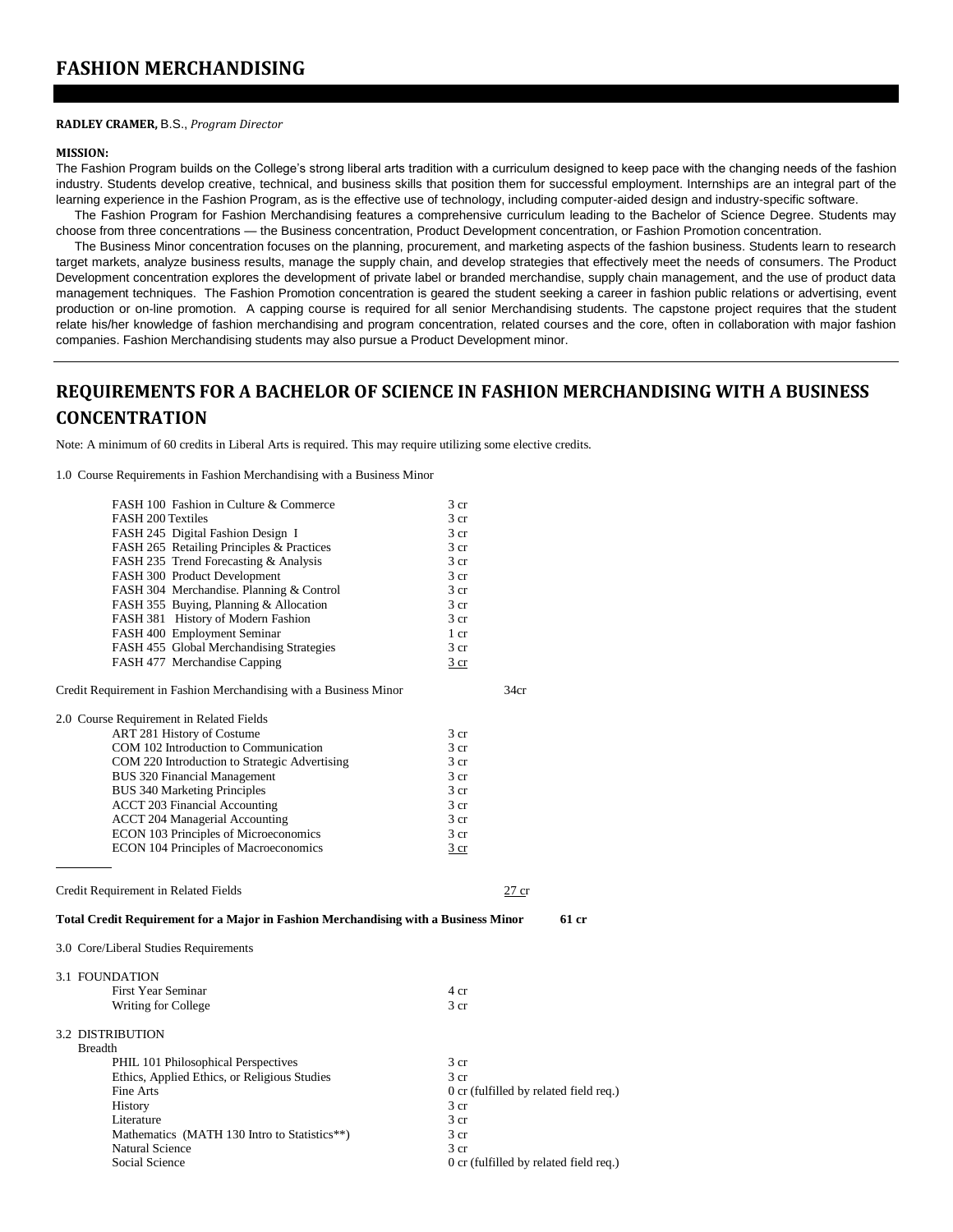| Pathway*                                       | 12 cr |
|------------------------------------------------|-------|
| Courses addressing an interdisciplinary topic  |       |
|                                                |       |
| <b>Total Core/Liberal Studies Requirements</b> | 37 cr |
| 4.0 Electives                                  | 22 cr |
| <b>Total Credit Requirement for Graduation</b> | 120cr |

\*Breadth and Pathway courses may overlap, but all students must take a total of 36 distribution credits (including related field requirements). Students majoring in Breadth areas may apply a maximum of 6 credits to their distribution total. If applicable to a Pathway, 3 credits may come from disciplines outside of Core Breadth areas. Although foreign language and culture courses are not required within the Core, courses in these fields may be used to fulfill distribution requirements. See the Core/LS Program website for a detailed list of all courses that satisfy distribution requirements.

\*\* Prerequisite for BUS 320 Financial Management.

## **RECOMMENDED PROGRAM SEQUENCE BACHELOR OF SCIENCE IN FASHION MERCHANDISING WITH A BUSINESS CONCENTRATION**

| <b>FRESHMAN YEAR</b>                       |                  |                                              |                  |
|--------------------------------------------|------------------|----------------------------------------------|------------------|
| <b>FALL</b>                                |                  | <b>SPRING</b>                                |                  |
| FASH 100 Fashion Culture & Commerce        | 3 cr             | FASH 200 Textiles                            | 3 cr             |
| FYS 101 First Year Seminar                 | 4 cr             | COM 102 Intro to Communications              | 3 cr             |
| ENG 120 College Writing                    | 3 cr             | <b>ECON 104 Principles of Macroeconomics</b> | 3 cr             |
| PHIL 101 Philosophical Perspectives        | 3 cr             | <b>Core Distribution</b>                     | 3 cr             |
| ECON 103 Principles of Microeconomics      | 3 cr             | <b>Core Distribution</b>                     | 3 cr             |
|                                            | 16 <sub>cr</sub> |                                              | 15 <sub>cr</sub> |
| <b>SOPHOMORE YEAR</b>                      |                  |                                              |                  |
| <b>FALL</b>                                |                  | <b>SPRING</b>                                |                  |
| FASH 265 Principles of Retailing           | 3 cr             | COM 220 Intro to Strategic Advertising       | 3 cr             |
| CMPT103 or FASH 245 Digital Fashion Design | 3 cr             | FASH 235 Trend Forecasting & Analysis        | 3 cr             |
| Core Distribution                          | 3 cr             | FASH 304 Merch Planning & Control            | 3 cr             |
| <b>Core Distribution</b>                   | 3 cr             | Elective                                     | 3 cr             |
| Elective                                   | 3 cr             | <b>Core Distribution</b>                     | 3 cr             |
|                                            | $15$ cr          |                                              | $15$ cr          |
| <b>JUNIOR YEAR</b>                         |                  |                                              |                  |
| <b>FALL</b>                                |                  | <b>SPRING</b>                                |                  |
| FASH 300 Product Development               | 3 cr             | FASH 381 History of Modern Fashion           | 3 cr             |
| FASH 355 Buying, Planning Allocation       | 3 cr             | <b>ACCT 204 Managerial Accounting</b>        | 3 cr             |
| <b>Core Distribution</b>                   | 3 cr             | Core Distribution                            | 3 cr             |
| ART 281 History of Costume                 | 3 cr             | <b>Core Distribution</b>                     | 3 cr             |
| <b>ACCT 203 Financial Accounting</b>       | 3 cr             | Elective                                     | $3 \ncr$         |
|                                            | $15$ cr          |                                              | $15$ cr          |
| <b>SENIOR YEAR</b>                         |                  |                                              |                  |
| <b>FALL</b>                                |                  | <b>SPRING</b>                                |                  |
| <b>BUS 320 Financial Management</b>        | 3 cr             | FASH 477 Fashion Capping                     | 3 cr             |
| FASH 400 Employment Seminar                | 1 cr             | <b>BUS 340 Marketing Principles</b>          | 3 cr             |
| FASH 455 Global Merchandising Strategies   | 3 cr             | Core Distribution (if needed)                | 3 cr             |
| Core Distribution (if needed)              | 3 cr             | Electives                                    | 3 cr             |
| Elective                                   | 3 cr             | Electives                                    | 3 cr             |
| Elective                                   | 3 <sub>cr</sub>  |                                              | 15cr             |
|                                            | 16 <sub>cr</sub> |                                              |                  |

## **REQUIREMENTS FOR A BACHELOR OF SCIENCE IN FASHION MERCHANDISING WITH PRODUCT DEVELOPMENT CONCENTRATION**

Note: A minimum of 60 credits in Liberal Arts is required. This may require utilizing some elective credits.

Project Requirement: Students wishing to enter the Fashion Merchandising major must submit the required project.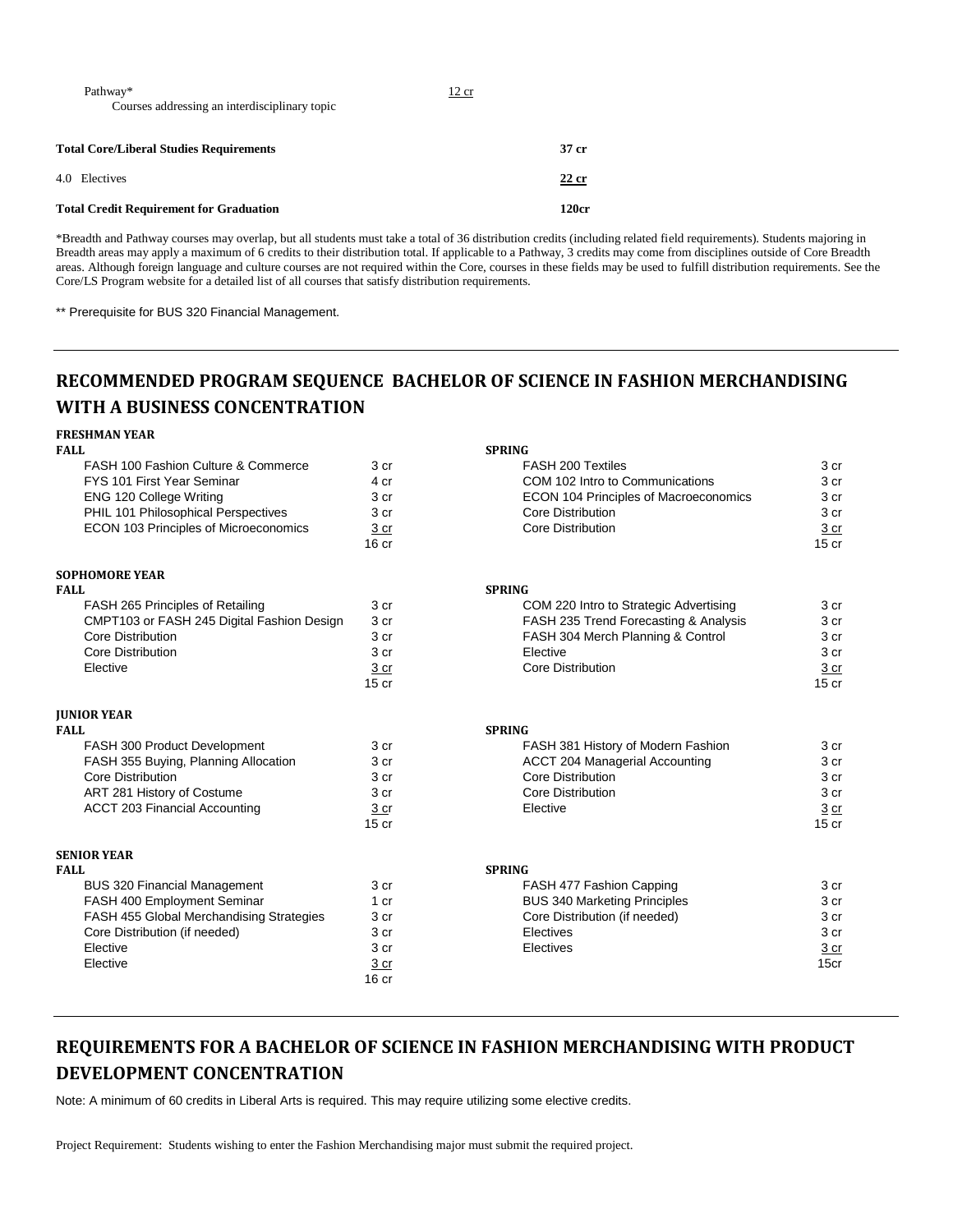#### Note: A minimum of 60 credits in Liberal Arts is required.

1.0 Course Requirements in Fashion Merchandising with Product Development Specialization

|                                                                                                         |                                                           |       | 120cr |
|---------------------------------------------------------------------------------------------------------|-----------------------------------------------------------|-------|-------|
| 4.0 Electives                                                                                           |                                                           |       | 22 cr |
| <b>Total Core/Liberal Studies Requirements</b>                                                          |                                                           |       | 40 cr |
| Pathway*<br>Courses addressing an interdisciplinary topic                                               | <u>12 cr</u>                                              |       |       |
|                                                                                                         |                                                           |       |       |
| Social Science                                                                                          | 3 cr                                                      |       |       |
| <b>Natural Science</b>                                                                                  | 3 cr                                                      |       |       |
| Mathematics                                                                                             | 3 cr                                                      |       |       |
| Literature                                                                                              | 3 <sub>cr</sub>                                           |       |       |
| <b>History</b>                                                                                          | 3 <sub>cr</sub>                                           |       |       |
| Ethics, Applied Ethics, or Religious Studies<br>Fine Arts                                               | 3 <sub>cr</sub><br>0 cr (fulfilled by related field req.) |       |       |
| PHIL 101 Philosophical Perspectives                                                                     | 3 cr                                                      |       |       |
| <b>Breadth</b>                                                                                          |                                                           |       |       |
| <b>3.2 DISTRIBUTION</b>                                                                                 |                                                           |       |       |
| Writing for College                                                                                     | 3 cr                                                      |       |       |
| First Year Seminar                                                                                      | 4 cr                                                      |       |       |
| 3.1 FOUNDATION                                                                                          |                                                           |       |       |
|                                                                                                         |                                                           |       |       |
| 3.0 Core/Liberal Studies Requirements                                                                   |                                                           |       |       |
| Total Credit Requirement for a Major in Fashion Merchandising With a Product Development Specialization |                                                           |       | 58 cr |
| Credit Requirement in Related Fields                                                                    |                                                           | 9cr   |       |
| COM 220 Intro to Strategic Advertising                                                                  | 3 cr                                                      |       |       |
| COM 102 Introduction to Communication                                                                   | 3 cr                                                      |       |       |
| ART 281 History of Costume                                                                              | 3 <sub>cr</sub>                                           |       |       |
| 2.0 Course Requirement in Related Fields                                                                |                                                           |       |       |
| Credit Requirement in Fashion Merchandising With a Product Development Specialization                   |                                                           | 49 cr |       |
|                                                                                                         |                                                           |       |       |
| FASH 477 Fashion Product Development Capping                                                            | 3 cr                                                      |       |       |
| FASH 455 Global Merchandising Strategies                                                                | 3 cr                                                      |       |       |
| FASH 415 Advanced PDM Software                                                                          | 3 <sub>cr</sub>                                           |       |       |
| FASH 381 History of Modern Fashion<br>FASH 400 Employment Seminar                                       | 1 cr                                                      |       |       |
| FASH 341 Branding & Licensing                                                                           | 3 <sub>cr</sub>                                           |       |       |
| FASH 325 Private Label Development                                                                      | 3 <sub>cr</sub><br>3 <sub>cr</sub>                        |       |       |
| FASH 318 Apparel Supply Chain Management                                                                | 3 <sub>cr</sub>                                           |       |       |
| FASH 305 Sustainability in Fashion                                                                      | 3 <sub>cr</sub>                                           |       |       |
| FASH 304 Merchandise Planning & Control                                                                 | 3 cr                                                      |       |       |
| FASH 300 Product Development                                                                            | 3 <sub>cr</sub>                                           |       |       |
| FASH 235 Fashion Trend Forecasting & Analysis                                                           | 3 cr                                                      |       |       |
| FASH 265 Retailing Principles & Practices                                                               | 3 cr                                                      |       |       |
| FASH 268 Digital Fashion Design II                                                                      | 3 <sub>cr</sub>                                           |       |       |
| FASH 245 Digital Fashion Design I                                                                       | 3 <sub>cr</sub>                                           |       |       |
| <b>FASH 200 Textiles</b>                                                                                | 3 <sub>cr</sub>                                           |       |       |
|                                                                                                         |                                                           |       |       |

\*Breadth and Pathway courses may overlap, but all students must take a total of 36 distribution credits (including related field requirements). Students majoring in Breadth areas may apply a maximum of 6 credits to their distribution total. If applicable to a Pathway, 3 credits may come from disciplines outside of Core Breadth areas. Although foreign language and culture courses are not required within the Core, courses in these fields may be used to fulfill distribution requirements. See the Core/LS Program website for a detailed list of all courses that satisfy distribution requirements.

## **RECOMMENDED SEQUENCE BACHELOR OF SCIENCE IN FASHION MERCHANDISING WITH PRODUCT DEVELOPMENT CONCENTRATION**

Note: A minimum of 60 credits in Liberal Arts is required. This may require utilizing some elective credits.

**FRESHMAN YEAR**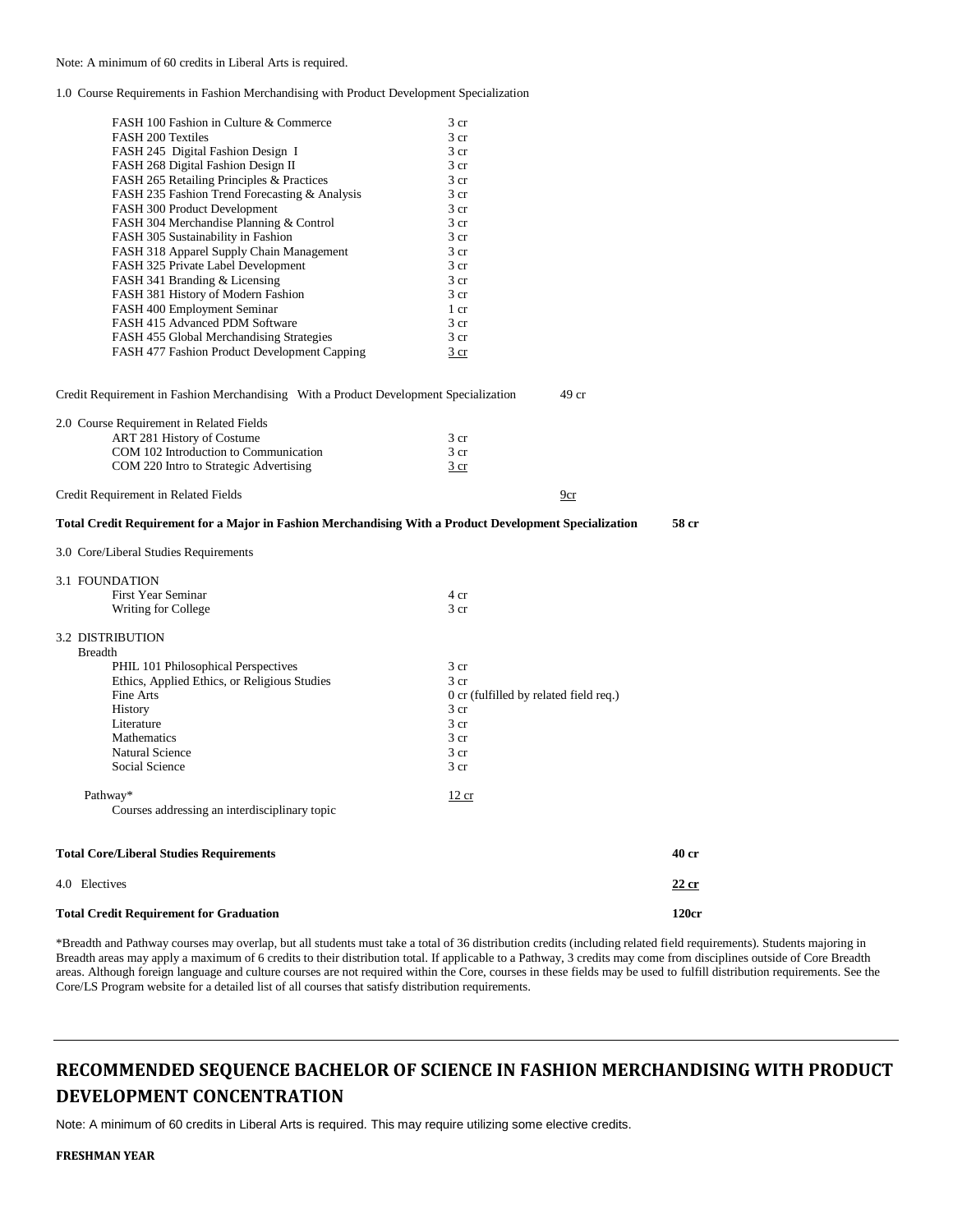| <b>FALL</b>                            |                  | <b>SPRING</b>                             |                  |
|----------------------------------------|------------------|-------------------------------------------|------------------|
| FASH 100 Fashion Culture & Commerce    | 3 cr             | FASH 200 Textiles                         | 3 cr             |
| FYS 101 First Year Seminar             | 4 cr             | FASH245 Digital Fashion Design            | 3 cr             |
| ENG 120 College Writing                | 3 cr             | FASH 265 Retailing Principles & Practices | 3 cr             |
| PHIL 101 Philosophical Perspectives    | 3 cr             | Core Distribution                         | 3 cr             |
| COM 102 Intro to Communications        | 3 <sub>cr</sub>  | <b>Core Distribution</b>                  | 3 cr             |
|                                        | 16 <sub>cr</sub> |                                           | $15$ cr          |
| <b>SOPHOMORE YEAR</b>                  |                  |                                           |                  |
| <b>FALL</b>                            |                  | <b>SPRING</b>                             |                  |
| FASH 268 Digital Fashion Design II     | 3 cr             | FASH 300 Product Development              | 3 cr             |
| FASH 235 Trend Forecasting & Analysis  | 3 cr             | FASH 304 Merchandise Planning & Control   | 3 <sub>cr</sub>  |
| <b>Core Distribution</b>               | 3 cr             | <b>Core Distribution</b>                  | 3 cr             |
| Core Distribution                      | 3 <sub>cr</sub>  | Core Distribution                         | 3 cr             |
| Elective                               | 3 cr             | Elective                                  | 3 cr             |
|                                        | 15 <sub>cr</sub> |                                           | $15$ cr          |
| <b>JUNIOR YEAR</b>                     |                  |                                           |                  |
| <b>FALL</b>                            |                  | <b>SPRING</b>                             |                  |
| FASH 341 Branding & Licensing          | 3 cr             | FASH 318 Apparel Supply Chain Management  | 3 cr             |
| COM 220 Intro to Strategic Advertising | 3 cr             | FASH 325 Private Label                    | 3 cr             |
| Core Distribution                      | 3 cr             | ART 281 History of Costume                | 3 cr             |
| Core Distribution                      | 3 <sub>cr</sub>  | Core Distribution                         | 3 cr             |
| Elective                               | 3 cr             | Elective                                  | 3 <sub>cr</sub>  |
|                                        | $15$ cr          |                                           | $15$ cr          |
| <b>SENIOR YEAR</b>                     |                  |                                           |                  |
| <b>FALL</b>                            |                  | <b>SPRING</b>                             |                  |
| FASH 305 Sustainability                | 3 <sub>cr</sub>  | FASH 455 Global Merchandising Strategies  | 3 <sub>cr</sub>  |
| FASH 381 History of Modern Fashion     | 3 cr             | FASH 477 Fashion Capping                  | 3 <sub>cr</sub>  |
| FASH 415 Web PDM                       | 3 cr             | FASH 400 Employment Seminar               | 1 <sub>cr</sub>  |
| Core Distribution (if needed)          | 3 cr             | Core Distribution (if needed)             | 3 cr             |
| Elective                               | 3 cr             | Electives                                 | 3 cr             |
|                                        |                  | Electives                                 | 3 cr             |
|                                        | 15 <sub>cr</sub> |                                           | 16 <sub>cr</sub> |

## **REQUIREMENTS FOR A BACHELOR OF SCIENCE IN FASHION MERCHANDISING WITH A FASHION PROMOTIOIN CONCENTRATION**

Note: A minimum of 60 credits in Liberal Arts is required. This may require utilizing some elective credits.

Project Requirement: Students wishing to enter the Fashion Merchandising major must submit the required project. Note: A minimum of 60 credits in Liberal Arts is required.

### **1.0 Course Requirements in Fashion Merchandising with a Fashion Promotion Specialization**

| FASH100 Fashion in Culture & Commerce                           | 3 <sub>cr</sub> |
|-----------------------------------------------------------------|-----------------|
| <b>FASH200 Textiles</b>                                         | 3 <sub>cr</sub> |
| FASH 245 Digital Fashion Design I                               | 3 <sub>cr</sub> |
| FASH265 Retailing Principles & Practices                        | 3 <sub>cr</sub> |
| FASH235 Fashion Trend Forecasting & Analysis                    | 3 <sub>cr</sub> |
| FASH300 Product Development                                     | 3 <sub>cr</sub> |
| FASH341 Branding & Licensing                                    | 3 cr            |
| FASH381 History of Modern Fashion                               | 3 <sub>cr</sub> |
| FASH400 Employment Seminar                                      | $1 \text{ cr}$  |
| FASH455 Global Merchandising Strategies                         | 3 cr            |
| <b>FASH477 Fashion Merchandising Capstone</b>                   | 3 cr            |
| Student will choose 3 courses from this selection (3 crs each): | 9 cr            |
| FASH272 Event Planning                                          |                 |
| FASH273 Visual Merchandising                                    |                 |
| <b>FASH288 Writing for Fashion</b>                              |                 |
| FASH295 Fashion Show Production                                 |                 |
| FASH305 Sustainability in Fashion                               |                 |
| FASH315 Fashionology: Retail Entrepreneurship                   |                 |
| FASH366 Advanced Fashion Show Production                        |                 |
|                                                                 |                 |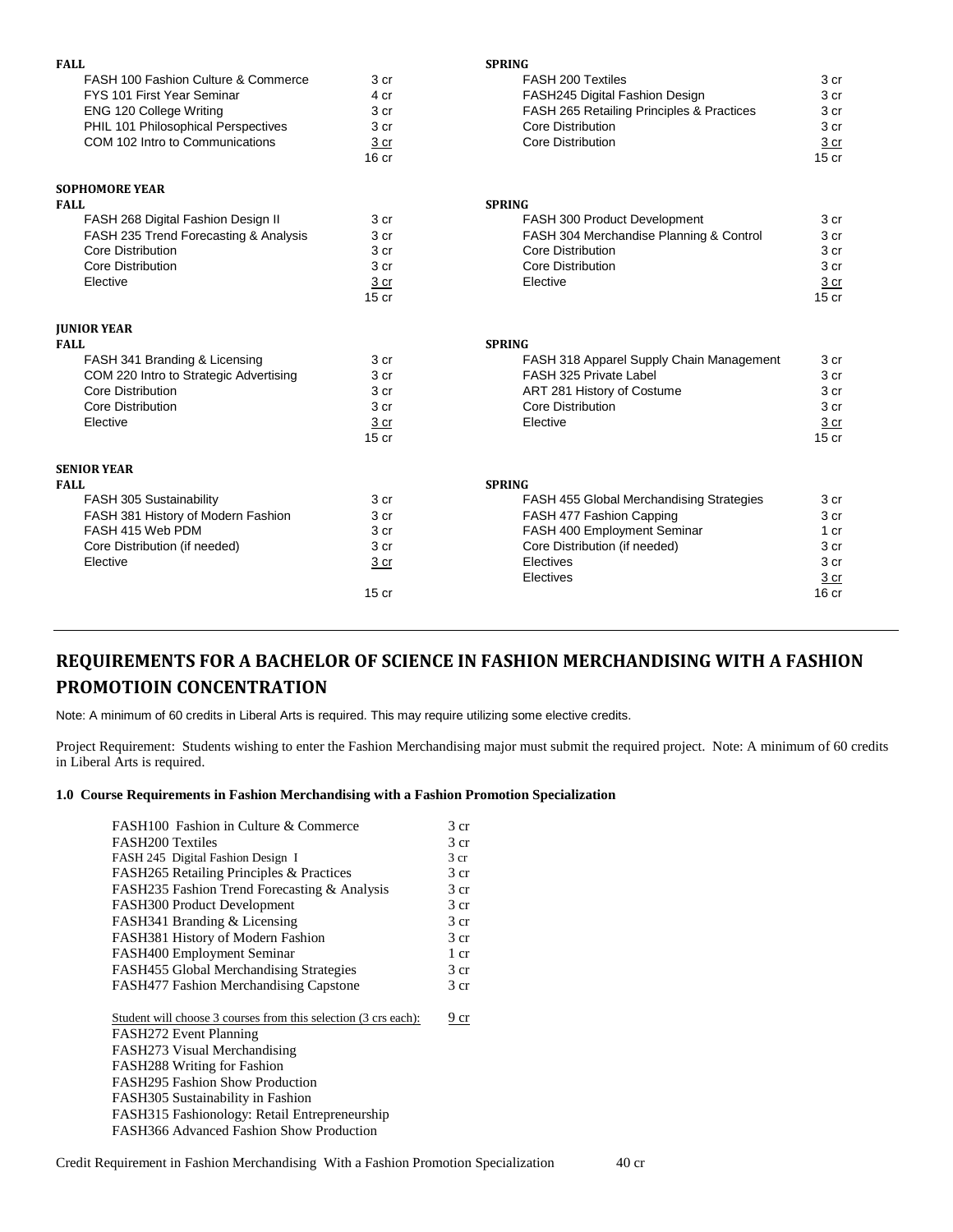| 2.0 Course Requirement in Related Fields                                                              |                                                |          |  |  |
|-------------------------------------------------------------------------------------------------------|------------------------------------------------|----------|--|--|
| ART281 History of Costume                                                                             | 3 <sub>cr</sub>                                |          |  |  |
| COM102 Introduction to Communication                                                                  | 3 <sub>cr</sub>                                |          |  |  |
| COM103 Digital Toolbox                                                                                | 3 <sub>cr</sub>                                |          |  |  |
| COM211 Fundamentals of PR Theory & Practice                                                           | 3 <sub>cr</sub>                                |          |  |  |
| COM220 Intro to Strategic Advertising                                                                 | 3 <sub>cr</sub>                                |          |  |  |
| Choose two courses from the following:                                                                | 6 cr                                           |          |  |  |
| COM 333 Applied Research Analytics                                                                    | 3 <sub>cr</sub>                                |          |  |  |
| COM 348 Integrated Strategies, Tactics and Shareholders                                               | 3 cr                                           |          |  |  |
| COM Special Topics: Media Strategy                                                                    | 3 <sub>cr</sub>                                |          |  |  |
| Credit Requirement in Related Fields                                                                  | 24 cr                                          |          |  |  |
| Total Credit Requirement for a Major in Fashion Merchandising With a Fashion Promotion Specialization |                                                | 64 cr    |  |  |
| <b>3.1 FOUNDATION</b>                                                                                 |                                                |          |  |  |
| <b>First Year Seminar</b>                                                                             | 4 cr                                           |          |  |  |
| Writing for College                                                                                   | 3 cr                                           |          |  |  |
| <b>3.2 DISTRIBUTION</b>                                                                               |                                                |          |  |  |
| <b>Breadth</b>                                                                                        |                                                |          |  |  |
| PHIL 101 Philosophical Perspectives                                                                   | 3 <sub>cr</sub>                                |          |  |  |
| Ethics, Applied Ethics, or Religious Studies<br>Fine Arts                                             | 3 cr                                           |          |  |  |
| History                                                                                               | 0 cr (fulfilled by related field req.)<br>3 cr |          |  |  |
| Literature                                                                                            | 3 <sub>cr</sub>                                |          |  |  |
| Mathematics                                                                                           | 3 cr                                           |          |  |  |
| <b>Natural Science</b>                                                                                | 3 cr                                           |          |  |  |
| Social Science                                                                                        | 3 cr                                           |          |  |  |
| Pathway*                                                                                              | 12 cr                                          |          |  |  |
| Courses addressing an interdisciplinary topic                                                         |                                                |          |  |  |
| <b>Total Core/Liberal Studies Requirements</b>                                                        |                                                | 40 cr    |  |  |
| 4.0 Electives                                                                                         |                                                | 16 cr    |  |  |
| <b>Total Credit Requirement for Graduation</b>                                                        |                                                | $120$ cr |  |  |

\*Breadth and Pathway courses may overlap, but all students must take a total of 36 distribution credits (including related field requirements). Students majoring in Breadth areas may apply a maximum of 6 credits to their distribution total. If applicable to a Pathway, 3 credits may come from disciplines outside of Core Breadth areas. Although foreign language and culture courses are not required within the Core, courses in these fields may be used to fulfill distribution requirements. See the Core/LS Program website for a detailed list of all courses that satisfy distribution requirements.

# **RECOMMENDED SEQUENCE BACHELOR OF SCIENCE IN FASHION MERCHANDISING WITH FASHION PROMOTION CONCENTRATION**

# **FRESHMAN YEAR**

| FALL                                           |             | <b>SPRING</b>                          |                 |
|------------------------------------------------|-------------|----------------------------------------|-----------------|
| <b>FASH 100 Fashion Culture &amp; Commerce</b> | 3 cr        | FASH 200 Textiles                      | 3 cr            |
| <b>FYS 101 First Year Seminar</b>              | 4 cr        | COM 103 Digital Toolbox                | 3 cr            |
| <b>ENG 120 College Writing</b>                 | 3 cr        | FASH 200 Textiles                      | 3 cr            |
| PHIL 101 Philosophical Perspectives            | 3 cr        | Core Distribution                      | 3 cr            |
| COM 102 Intro to Communications                | <u>3 cr</u> | Core Distribution                      | 3 <sub>cr</sub> |
|                                                | $16$ cr     |                                        | $15$ cr         |
| SOPHOMORE YEAR                                 |             |                                        |                 |
| FALL                                           |             | <b>SPRING</b>                          |                 |
| FASH 245 Digital Fashion Design                | 3 cr        | FASH 235 Trend Forecasting & Analysis  | 3 cr            |
| FASH 265 Retailing Principles & Practices      | 3 cr        | COM 220 Intro to Strategic Advertising | 3 cr            |
| COM 211 Fundamentals of PR                     | 3 cr        | Core Distribution                      | 3 cr            |
| Core Distribution                              | 3 cr        | Core Distribution                      | 3 cr            |
| Core Distribution                              | 3 cr        | Elective                               | <u>3 cr</u>     |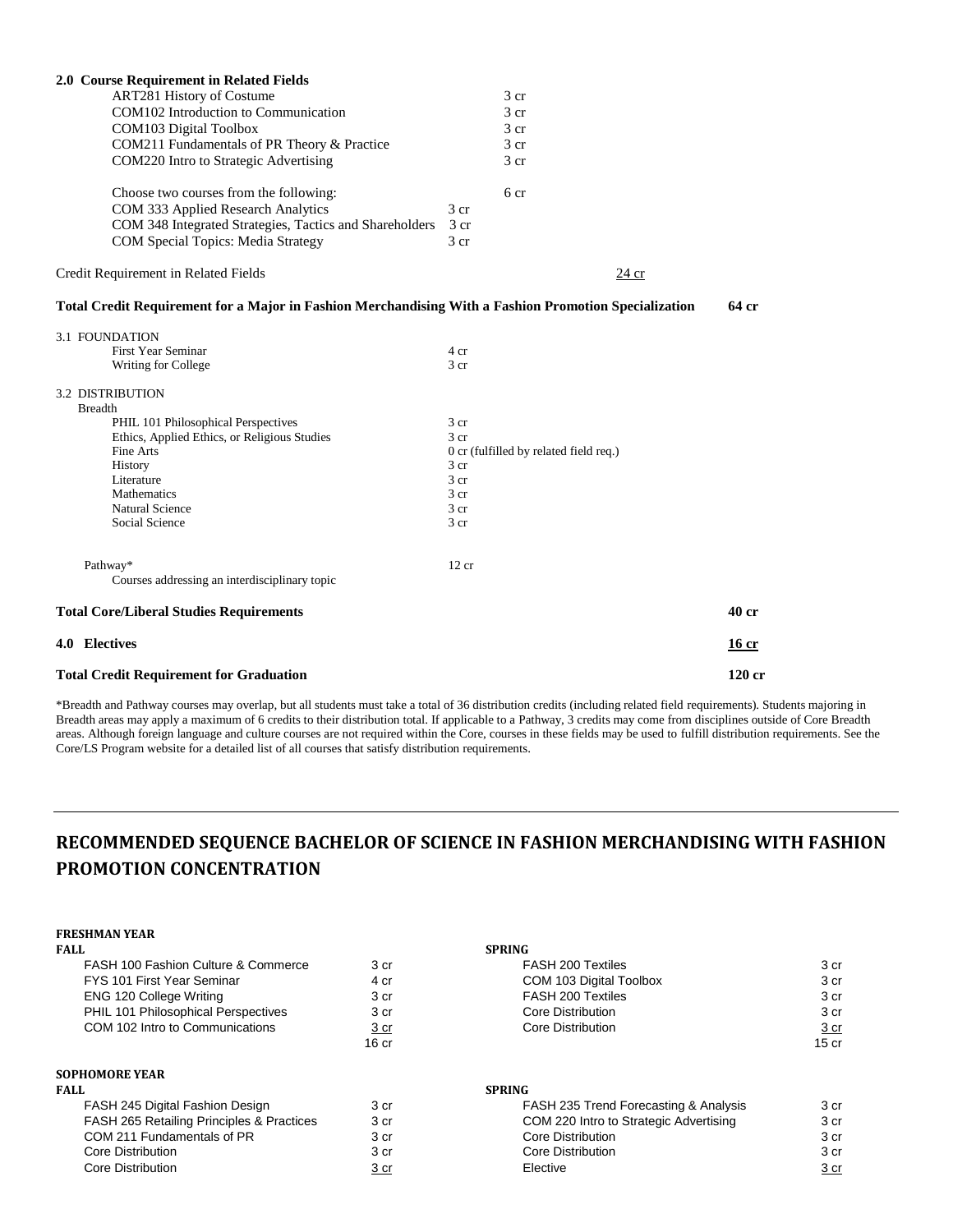| <b>JUNIOR YEAR</b>                            |                  |                                    |                  |
|-----------------------------------------------|------------------|------------------------------------|------------------|
| <b>FALL</b>                                   |                  | <b>SPRING</b>                      |                  |
| FASH 300 Product Development                  | 3 cr             | FASH 41 Branding & Licensing       | 3 cr             |
| COM 348 Integr. Strat., Tactics, Shareholders | 3 <sub>cr</sub>  | FASH 381 History of Modern Fashion | 3 cr             |
| ART 281 History of Costume                    | 3 cr             | COM 333 Applied Research Analytics | 3 cr             |
| Fashion Menu choice 1                         | 3 cr             | Core Distribution                  | 3 cr             |
| Elective                                      | 3 cr             | Elective                           | 3 <sub>cr</sub>  |
|                                               | 15 <sub>cr</sub> |                                    | 15 <sub>cr</sub> |
| <b>SENIOR YEAR</b>                            |                  |                                    |                  |
| <b>FALL</b>                                   | <b>SPRING</b>    |                                    |                  |
| FASH 455 Global Merchandising Strategies      | 3 cr             | Fashion Menu Choice 3              | 3 cr             |
| Fashion Menu Choice 2                         | 3 cr             | FASH 477 Fashion Capping           | 3 <sub>cr</sub>  |
| FASH 400 Employment Seminar                   | 1 cr             | Core Distribution (if needed)      | 6 cr             |
| COM Menu Choice 1                             | 3 cr             | Electives                          | 3 cr             |
| Core Distribution (if needed)                 | 3 cr             |                                    |                  |
| COM Menu Choice 2                             | <u>3 cr</u>      |                                    | $15$ cr          |
|                                               | 16cr             |                                    |                  |

15 cr 15 cr 15 cr 15 cr 15 cr 15 cr 15 cr 15 cr 15 cr 15 cr 15 cr 15 cr 15 cr 15 cr 15 cr 15 cr 15 cr 15 cr 1

# **REQUIREMENTS FOR A MINOR IN PRODUCT DEVELOPMENT**

*Prerequisite:* Permission of the Fashion Program Director

The Product Development Minor is available to Fashion Design or Merchandising Majors and provides a foundation in contemporary concepts of apparel industry product development, production, sourcing, branding, licensing, and product data management.

| Required courses: (3 credits each)                                 | 9 cr             |
|--------------------------------------------------------------------|------------------|
| <b>FASH 200 Textiles: Studies &amp; Applications</b>               |                  |
| FASH 289 Production & Sourcing in the Apparel Industry             |                  |
| FASH 300 Product Development                                       |                  |
| Select three courses (3 credits each) from the following list:     | 9 cr             |
| FASH 267 Textile Design                                            |                  |
| FASH 325 Private Label Development                                 |                  |
| FASH 341 Fashion Branding & Licensing                              |                  |
| FASH 379 Knitwear Design                                           |                  |
| FASH 415 Advanced Fashion PDM Software                             |                  |
| <b>FASH 455 Global Merchandising Strategies</b>                    |                  |
| <b>Total Credit Requirement for a Minor in Product Development</b> | 18 <sub>cr</sub> |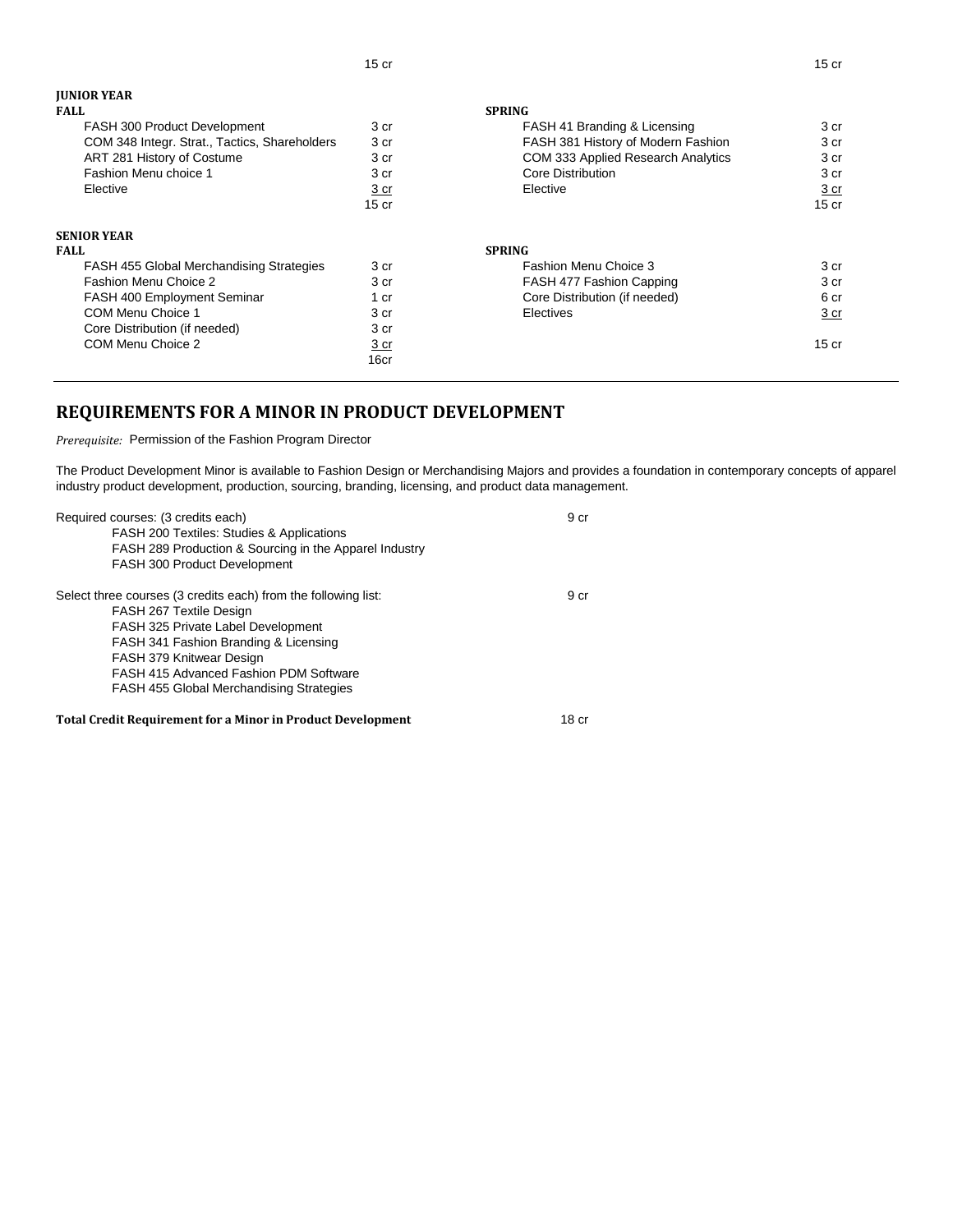#### **GEORGANNA ULARY**, Ph.D., *Chairperson*

### **MISSION:**

The Religion Major is designed to equip students to pursue a variety of critical scholarly inquiries into the nature of religion and the relation of religious phenomena to other phenomena within a broader cultural setting. The Major will provide students with an introduction to the history, scriptures, rituals, doctrines, and ethics of ancient, Western and Eastern religions.

## **REQUIREMENTS FOR A BACHELOR OF ARTS IN RELIGION**

Note: A minimum of 90 credits in Liberal Arts is required.

| 1.0 | Course Requirements in Religion                         |              |                                 |
|-----|---------------------------------------------------------|--------------|---------------------------------|
|     | REST 107 Intro to Religion                              | 3 cr         |                                 |
|     | REST 201 Religion in America                            | 3 cr         |                                 |
|     | REST 203 Christianity OR                                | 3 cr         |                                 |
|     | REST 204 Judaism OR                                     |              |                                 |
|     | REST 243 Catholic Thought & Spirituality                |              |                                 |
|     | REST 209 World Religions                                | 3 cr         |                                 |
|     | REST 215 Religions of India                             | 3 cr         |                                 |
|     | REST 300 Judeo Christian Scriptures OR                  | 3 cr         |                                 |
|     | REST 371 Hebrew Bible as Classic Literature             |              |                                 |
|     | REST 315 Global Liberation Theology OR                  | 3 cr         |                                 |
|     | REST 331 Philosophy of Religion                         |              |                                 |
|     | <b>REST 477 Religion Capping</b>                        | 3 cr         |                                 |
|     | 200-Level Religious Ethics Course                       | 3 cr         |                                 |
|     | 300-Level Religious Ethics Course                       | 3 cr         |                                 |
|     | One additional REST Course                              | 3 cr         |                                 |
|     | Total Credit Requirement in Religion                    |              | 33 cr                           |
| 2.0 | Course Requirements in Related Fields                   |              |                                 |
|     | CMPT 103 Technology for the 21 <sup>st</sup> Century    | 3 cr         |                                 |
|     | Total Credit Requirement in Related Fields              |              | <u>3 cr</u>                     |
|     | <b>Total Credit Requirement for a Major in Religion</b> |              | 36 cr                           |
| 3.0 | Core/Liberal Studies Requirements                       |              |                                 |
| 3.1 | <b>FOUNDATION</b>                                       |              |                                 |
|     | FYS 101 First Year Seminar                              | 4 cr         |                                 |
|     | ENG 120 Writing for College                             | <u>3 cr</u>  |                                 |
|     |                                                         |              | 7 cr                            |
| 3.2 | <b>DISTRIBUTION</b>                                     |              |                                 |
|     | <b>Breadth</b>                                          |              |                                 |
|     | PHIL 101 Philosophical Perspectives                     | 3 cr         |                                 |
|     | Ethics, Applied Ethics, or Religious Studies            | 0 cr         | (fulfilled by major field req.) |
|     | Fine Arts<br>History                                    | 3 cr         |                                 |
|     | Literature                                              | 3 cr<br>3 cr |                                 |
|     | <b>Mathematics</b>                                      | 3 cr         |                                 |
|     | <b>Natural Science</b>                                  | 3 cr         |                                 |
|     | Social Science                                          | <u>3 cr</u>  |                                 |
|     |                                                         |              | 21 cr                           |
|     | Pathway*                                                |              | <u>12 cr</u>                    |
|     | Courses addressing an interdisciplinary topic.          |              |                                 |
|     | <b>Total Core/Liberal Studies Requirement</b>           |              | 40 cr                           |
| 4.0 | Electives                                               |              | <u>44 cr</u>                    |
|     | <b>Total Credit Requirement for Graduation</b>          |              | 120                             |